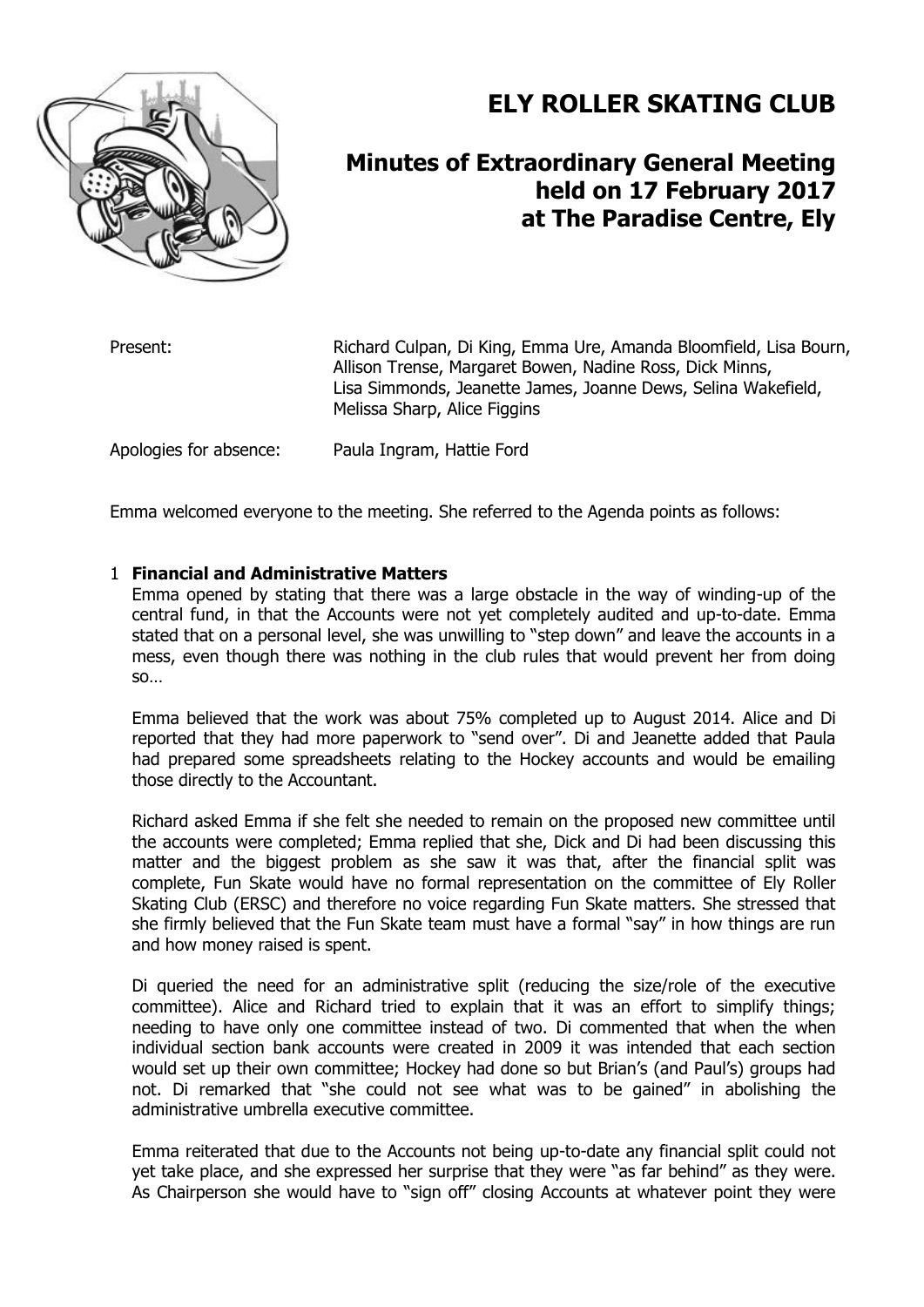complete and ready for any financial split, and said that until they were up-to-date no-one knew precisely what was in them! Emma asked whether the outstanding information was available to hand over to the Accountant; Alice and Jeanette both believed that it was and could be handed over as soon as it was asked for.

Emma, Dick and Di again highlighted their concern that under the current proposals for the administrative split, Fun Skate would no longer have any formal "say", and expressed their unhappiness over that proposal being adopted.

Melissa suggested that the meeting should not stay bogged-down discussing the Accounts (as nothing could be done until they are up to date). She suggested instead that the meeting should "move on" and look at what would happen to the organisation once the Accounts were complete and the "split" could proceed. She outlined her understanding that there would be separate committees for Artistic and Hockey, and that the "issue at hand" was to decide where Fun Skate would fit in.

Emma and Nadine then suggested that instead of trying to fit Fun Skate in "somewhere", why do they not just have their own committee (independent of Artistic and Hockey). Di then suggested that proceeds from the Fun Skate could be split three ways (Artistic, Hockey and a new "Fun Skate" group).

Dick and Di then expressed their opinion that there still needed to be some "umbrella" organisation tying Artistic, Hockey and Fun Skate together; they were concerned that there was no "safeguard" in the event that one or other group decided that they didn't want to do the skate desk duty at some point in the future. Di noted that Brian's group had taken a break from doing the skate desk duty over the 2016 summer holidays, even though she, Dick and Emma were willing to keep it running.

Alice, Di, Emma and Jeanette discussed how the Fun Skate monies should be collected; since January Artistic and Hockey each had their own float tin and had been banking their weeks' takings themselves. Emma suggested that each group should continue to use their own float tin, and offered to bank the takings if it was "bagged up" and given to her along with a copy of the week's attendance sheet. Other suggestions were received; give each group their own paying-in book, or for the group to bank the money in their own account and do a bank transfer.

Jeanette asked what "shared" club expenses were currently paid from the central fund (especially insurance). Alice replied that there was very little that was paid from the central fund; affiliation fees were paid directly by each group and insurance for the fun skate was covered by the Paradise Centre.

After a little further discussion the following proposals were accepted by the meeting:

- i. Artistic, Hockey and Fun Skate groups would each have their own committee and finances (with their own Treasurer).
- ii. There would be no change to how the Fun Skate actually ran; Dick, Emma and Di would "man the floor" each week and the Artistic and Hockey groups would "man the skate desk" on alternate weeks.
- iii. Starting from Friday  $24<sup>th</sup>$  February, the proceeds from the Fun Skate would be banked in the designated bank account (currently the Central Fund current account) by whatever means was most convenient; Emma to be informed of the amount banked and given a copy of the week's attendance sheet.
- iv. Accumulated proceeds from the Fun Skate would be divided equally between Artistic, Hockey and Fun Skate (Di suggested that a share-out could happen every 3 months).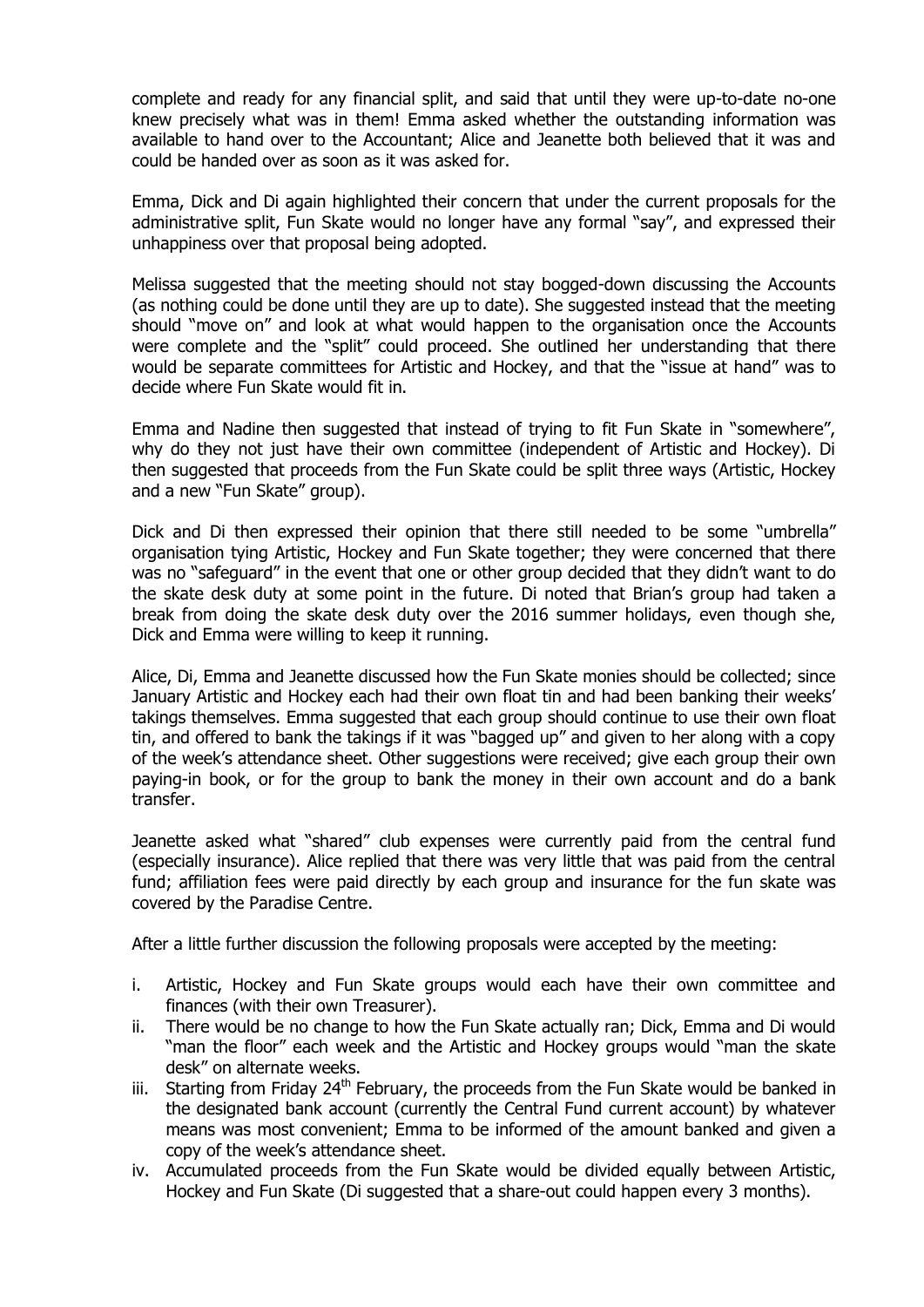Discussion returned to how formal contact would be maintained between the groups after the "split"; Richard suggested that an alternative to having an "umbrella" executive committee might be to have some kind of representation for Artistic and Hockey on the Fun Skate committee (things generally run informally, but if something required discussion formally, Fun Skate would hold a committee meeting and representatives from Artistic and Hockey would be invited to attend).

Discussion of financial matters drew to a close; Emma proposed that another meeting would be held if necessary after the Accounts had been brought up-to-date.

Those not involved in the remaining agenda items affecting only Artistic (Brian's group) then left the meeting and were thanked for their attendance.

#### 2 **Adoption of revised Club Rules**

Richard introduced the proposed rule changes and pointed out that these would apply to Artistic members only; Hockey members would continue to be covered by the previouslyreleased rules (November 2015).

No comments, revisions or objections to the proposed rule changes were put forward; these were accepted.

Note: A minor amendment to the Executive Committee structure (Rule 14) arose out of the "Election of Executive Committee" (item 3 below); the position of Vice Chair was re-instated.

### 3 **Election of Executive Committee**

Proposals (or those currently in the roles volunteering to continue) were received nominating the following for election:

| Chairman:                        | Amanda Bloomfield and Selina Wakefield |
|----------------------------------|----------------------------------------|
| Treasurer:                       | Alice Figgins                          |
| Secretary:                       | <b>Richard Culpan</b>                  |
| <b>Child Protection Officer:</b> | Selina Wakefield                       |
| <b>Committee Members:</b>        | Lisa Bourn, Joanne Dews, Melissa Sharp |

Selina was happy to allow Amanda to become Chairman, and suggested that the role of Child Protection Officer be made a distinct role so as not to "take up" one of the general committee" places. Alice suggested that the role of Vice Chairman (that had been "dropped" to reduce the size of the committee) be re-instated; with Selina as Vice Chairman as well as being Child Protection Officer. That suggestion was accepted.

Amanda asked about the quorum; Richard said that in the revised rules it was three (reduced from four).

Alice also stated that the committee meetings should be "open"; other club members would be welcome to attend and contribute to discussions (ony the elected committee members would have a vote at the meetings). Also, she noted that the committee could be increased in size in future if necessary (for example if organising an event).

So, those volunteering for the committee posts were elected without needing to hold a ballot.